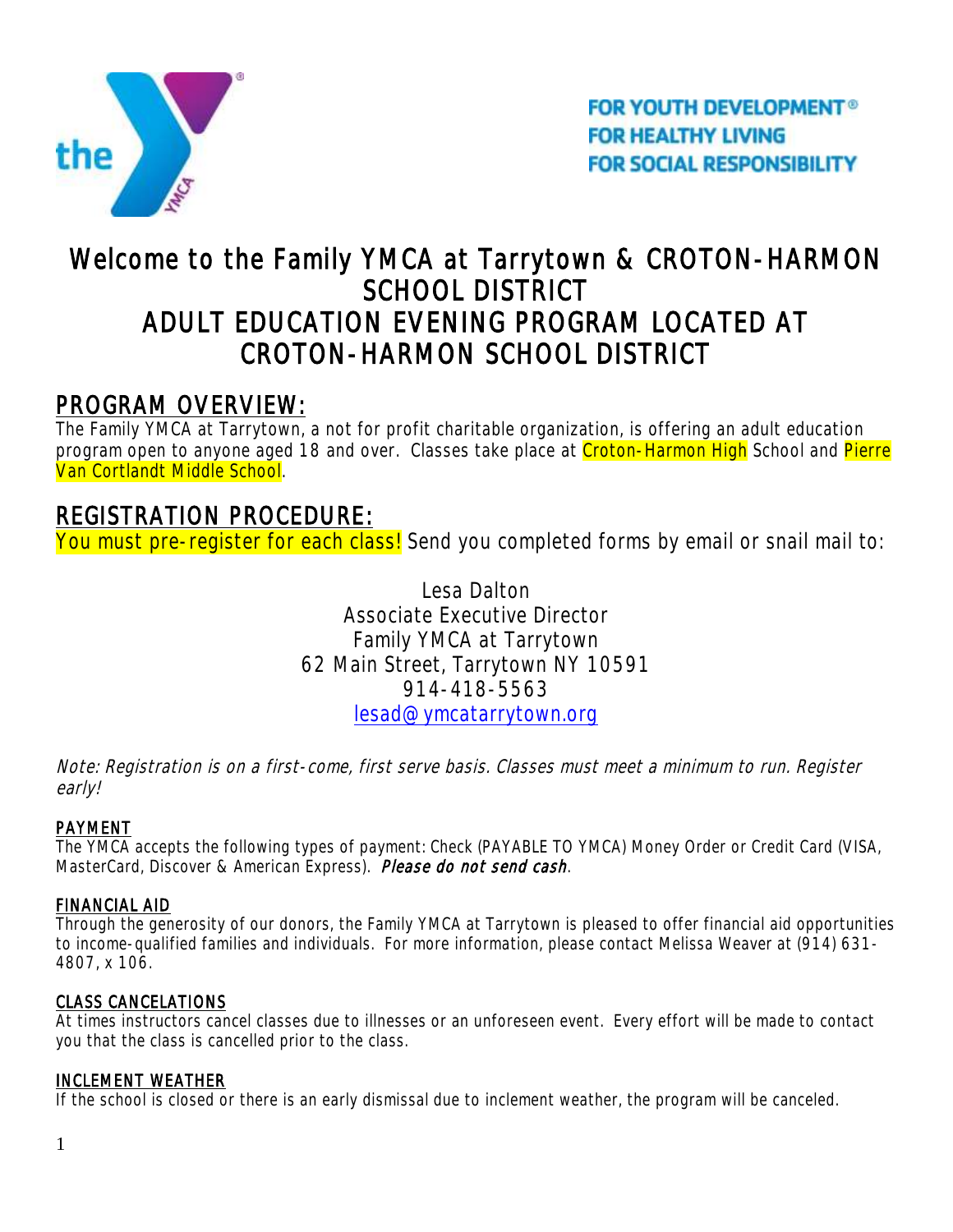### WITHDRAWALS/CHANGES/DISMISSAL

Please note that classes are subject to change. Classes need to meet minimum enrollment figures in order to run. If there is not adequate sign-up for a class, students will be encouraged to try another class. There will be no refunds if you withdraw from the class once it has begun.

#### REFUNDS:

Program Fees are refunded for requests made up to one week prior to the first day of classes, for classes the YMCA cancels, and for documented medical reasons. Except in cases where the YMCA cancels a class, a \$10 processing fee is charged for all refunds. *THERE ARE NO REFUNDS FOR WEATHER-RELATED SCHOOL CLOSINGS or* INSTRUCTOR ABSENCES.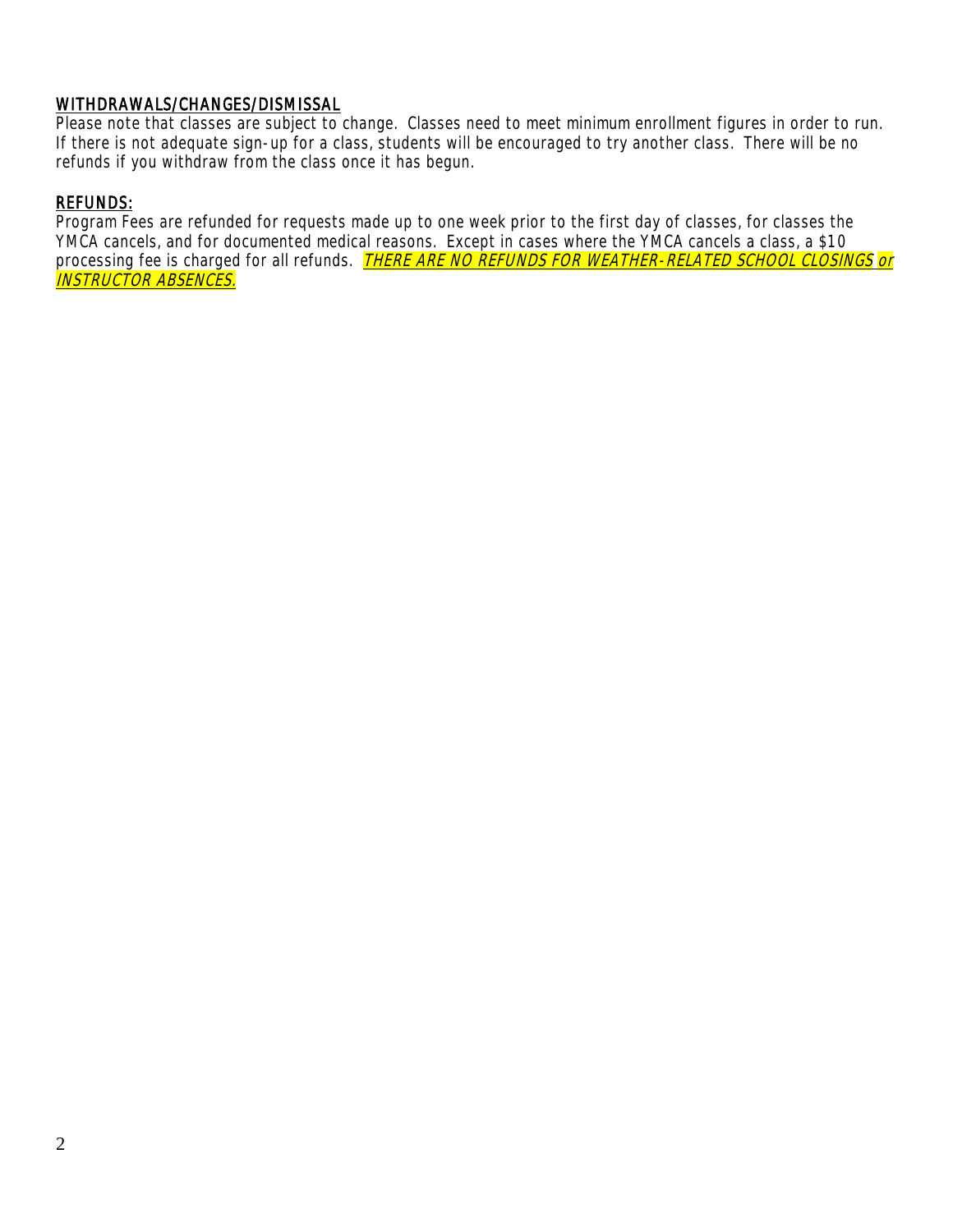# **SPRING 2020 ADULT ENRICHMENT CALENDAR CROTON-HARMON SCHOOL DISTRICT**

# **Make up dates assigned as needed.**

| <b>Information</b>      | <b>KNITTING</b>  | <b>CLAY</b>      | <b>DRAWING</b>    |
|-------------------------|------------------|------------------|-------------------|
|                         | <b>TUESDAYS</b>  | <b>TUESDAYS</b>  | <b>WEDNESDAYS</b> |
|                         | <b>CHHS</b>      | <b>CHHS</b>      | <b>PVC</b>        |
| <b>TIME</b>             | $7:45-9:15$      | $7 - 9:30$       | $8 - 10$          |
| <b>LOCATION</b>         | Faculty Lounge   | Art Room         | <b>Room 219</b>   |
| $\mathbf{1}$            | 4/14             | 3/10             | 3/4               |
| $\overline{2}$          | 4/21             | $\frac{3}{17}$   | 3/11              |
| $\overline{\mathbf{3}}$ | 4/28             | 3/24             | 3/18              |
| 4                       | 5/5              | 3/31             | 3/25              |
| $\overline{\mathbf{5}}$ | 5/12             | 4/14             | 4/1               |
| $\overline{\mathbf{6}}$ | 5/19             | 4/21             | 4/15              |
| $\overline{\mathbf{z}}$ | 5/26             | 4/28             | 4/22              |
| 8                       | 6/2              | $\overline{5/5}$ | 4/29              |
| $\mathbf{9}$            | $\overline{6/9}$ | 5/12             |                   |
| $\overline{10}$         | 6/16             | 5/19             |                   |
| $\overline{11}$         |                  | 5/26             |                   |
| 12                      |                  | 6/2              |                   |
| <b>Make up dates</b>    | <b>TBD</b>       | <b>TBD</b>       | <b>TBD</b>        |
|                         |                  |                  |                   |

**APRIL 6TH DUE TO SPRING RECESS CROTON-**

**NO CLASSES WEEK OF** 

**HARMON SCHOOL DISTRICT**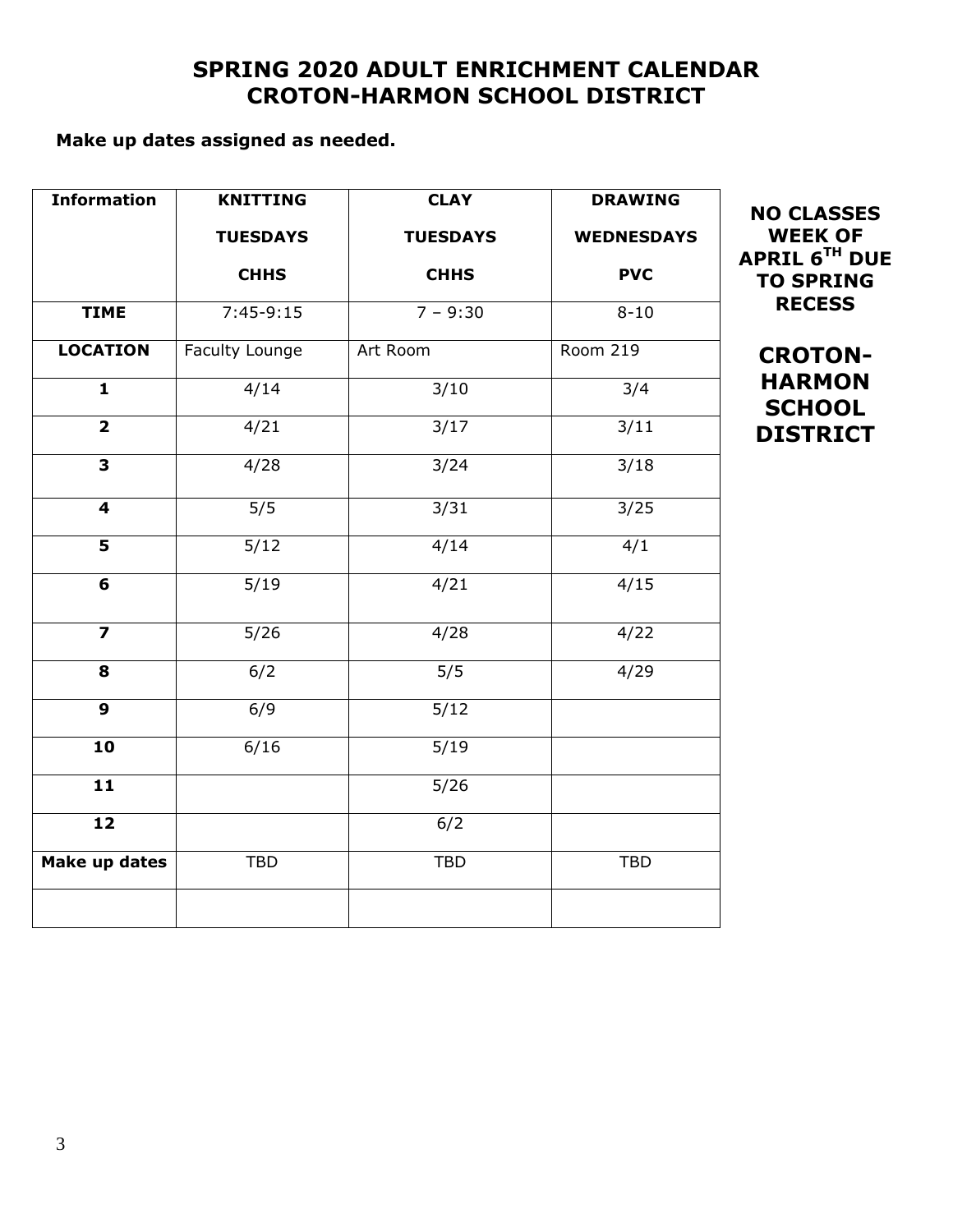# LET'S KNIT TOGETHER - CLASS IS HELD AT CHHS

Have you always wanted to learn to knit? Have you tried and been frustrated? Do you know just a few basics, but want to move on to more difficult projects? Together we will explore fiber, patterns, knitting techniques and tools. In this class you will receive individual instruction on projects of your choice in a relaxed and friendly environment. Experienced knitters should bring their own projects and materials to the first class. Additional yarn and tools will be available for purchase. Beginners will pay a \$15 materials fee (which will provide everything you need) directly to the instructor.

Instructor: Lori Cohen has enjoyed teaching children and adults of all ages for many years. Knitting brings opportunities to experience great satisfaction while developing patience and learning to deal with challenges. It's very meaningful to be able to help students learn a useful skill that can give them a lifetime of happiness. She has recently joined the staff of the Family YMCA at Tarrytown.

Instructor: Lori Cohen Fee: \$165 FOR TEN WEEKS! Materials fee: \$15 per person paid directly to instructor  $\varnothing$  1st class - beginners only. Other materials for sale. Limit 12 students Tuesdays – See Calendar – 1<sup>st</sup> class 4/14

### POTTERY - CLASS IS HELD AT CHHS

This pottery class focuses on creating hand-built pieces, although there are also wheels to use. Instruction ranges from beginner to experienced, with emphasis on slab and coil techniques as well as texturizing clay with rubber stamps to found objects. The kiln is Low-Fire, therefore all students are asked to purchase cone 04 to 06 clay and glazes.

The instructor takes orders for the clay as soon as registration is complete and glazes are individually purchased.

Instructor: Susan Posmentier Fee: \$180 FOR TWELVE WEEKS Materials fee \$15 per student for clay; glazes are individually purchased Limit: 10 students Tuesdays - See Calendar - 1st class 3/10

LIFE DRAWING – Class is held at Pierre Van Cortlandt Middle School

We begin with one minute gesture drawings and then continue with longer poses throughout the evening. Suggested materials: 18 x 24 newsprint pad, Some better paper or pads (any size for longer poses) vine and compressed charcoal sticks, conte sticks (terra cotta,black) Also anything you would like to experiment with – watercolor, colored pencils etc., also a kneaded eraser. Class is for beginners to advanced.

Instructor Beatrice Di Martino received her BFA from CCAD (Columbus College of Art and Design) and continued to study at SVA and Purchase College. I worked in the graphic arts field for many years and always continued drawing and painting from life.

Instructor Beatrice Di Martino Fee: **\$125 FOR 8 WEEKS** One time shared model fee will be determined at first class and paid directly to instructor Limit: 15 students Tuesdays: See Calendar - 1st class 3/4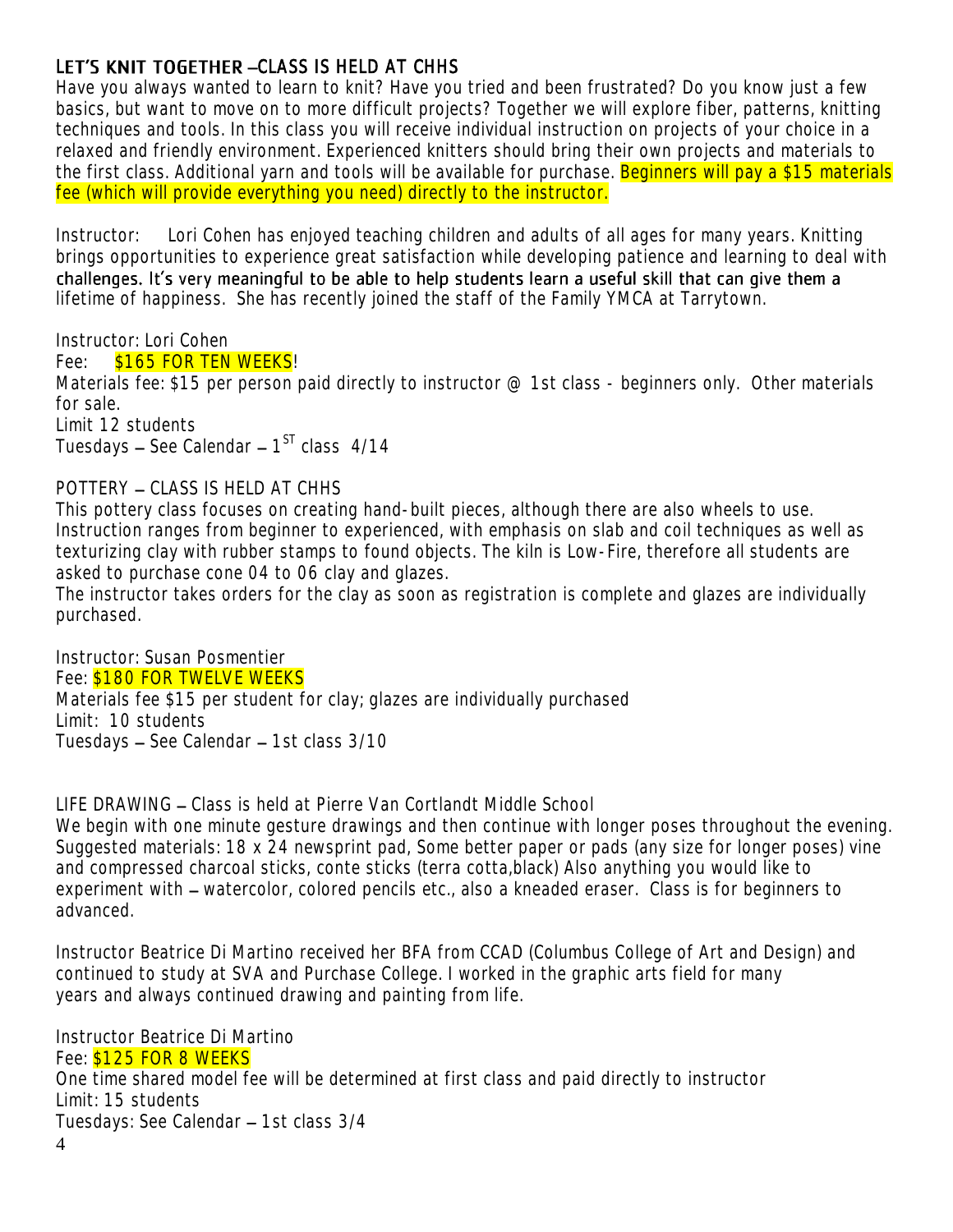

# Croton-Harmon & The Family YMCA at Tarrytown Adult Education Classes Registration Form

| <b>PLEASE PRINT</b>                                                                                                                                                                                                            |      |  |
|--------------------------------------------------------------------------------------------------------------------------------------------------------------------------------------------------------------------------------|------|--|
| Name: Name: Name: Name: Name: Name: Name: Name: Name: Name: Name: Name: Name: Name: Name: Name: Name: Name: Name: Name: Name: Name: Name: Name: Name: Name: Name: Name: Name: Name: Name: Name: Name: Name: Name: Name: Name:  |      |  |
| Date of Birth: <u>Cambridge Contains and State of Birth:</u>                                                                                                                                                                   | Sex. |  |
| Address: <u>______________________________</u>                                                                                                                                                                                 |      |  |
| E-mail Address: Management Address: Management Address: Management Address: Management Address: Management Address: Management Address: Management Address: Management Address: Management Address: Management Address: Manage |      |  |
|                                                                                                                                                                                                                                |      |  |

**Emergency Contact:** person to be notified in case of illness or accident.

#### WAIVER, RELEASE AND HOLD HARMLESS AGREEMENT/STATEMENT OF UNDERSTANDING

I understand that certain activities of the Family YMCA at Tarrytown center activities have inherent risks and I hereby assume all risks and hazards incident to my participation in all Family YMCA at Tarrytown Center activities. I hereby agree to waive and release all claims against and, and hold harmless the Family YMCA at Tarrytown, its volunteers, supervisors, officers, directors, trustees, participants, coaches, referees, from any claims or injury sustained during my use of the Family YMCA at Tarrytown , sustained during my use of equipment owned or leased by the Family YMCA at Tarrytown or during my use of equipment or facilities at another property during an event in which the Family YMCA at Tarrytown sponsors or participates, as well as the organizers of any related event and any persons transporting participants to and from activities that are not on Family YMCA at Tarrytown property.

I hereby give my consent to the Family YMCA at Tarrytown, and to such other person(s) as the Family YMCA at Tarrytown may designate, to use my name, voice, statements, and portrait or picture (motion or still) for advertising purposes, for purposes of trade, or for any lawful purpose whatever, in any media now known or hereafter developed.

#### I understand that when contact information changes that I will notify the YMCA of these changes.

I have read and fully understand the statement above.

 $\overline{a}$ 

Participant's Signature **Example 2018** Date